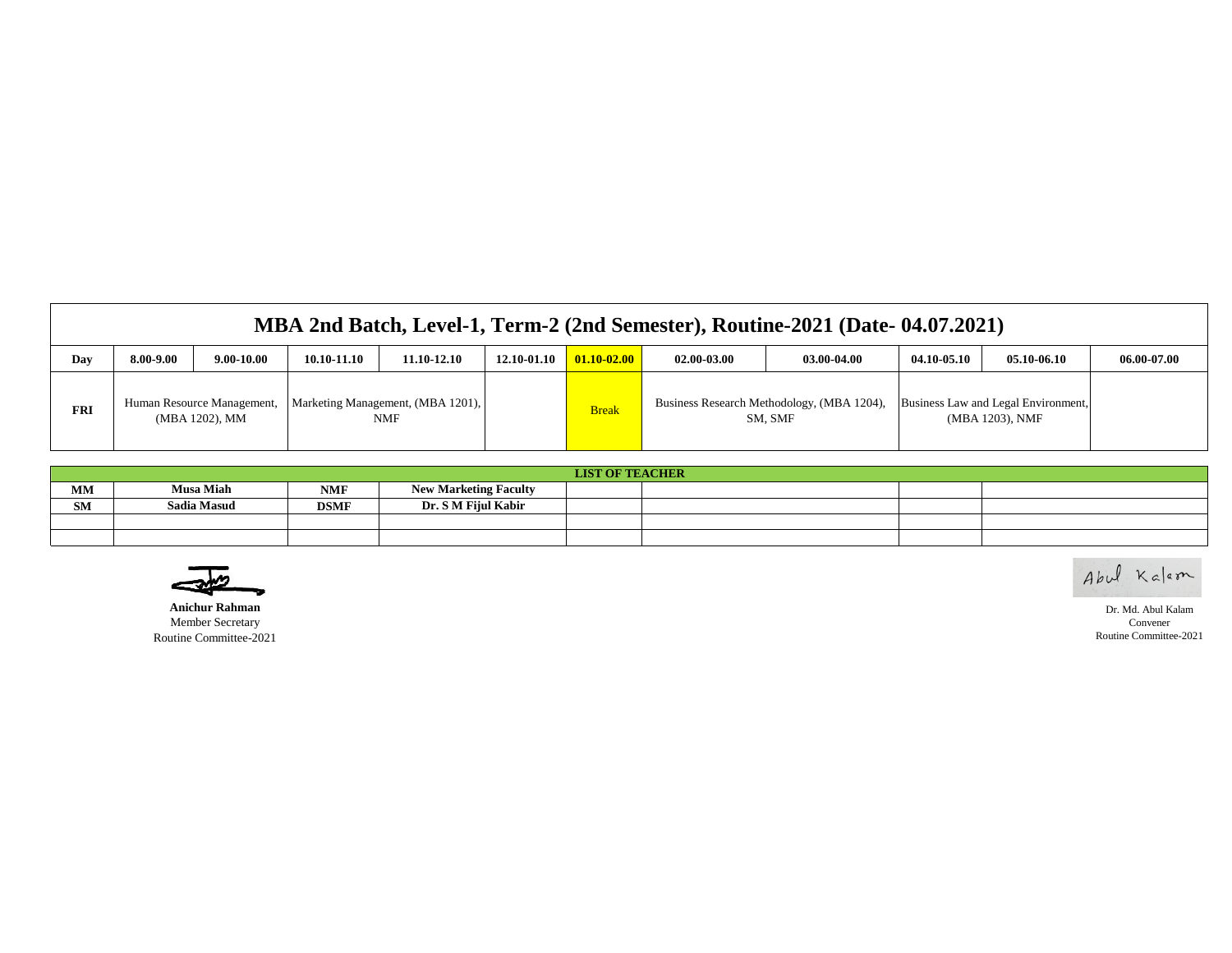|            | MBA 1st Batch, Level-2, Term-1 (3rd Semester), Routine-2021 (Date-04.07.2021) |                |                                              |  |                                                                 |                 |                                                              |                                                                  |             |                                                                          |                 |             |
|------------|-------------------------------------------------------------------------------|----------------|----------------------------------------------|--|-----------------------------------------------------------------|-----------------|--------------------------------------------------------------|------------------------------------------------------------------|-------------|--------------------------------------------------------------------------|-----------------|-------------|
| Day        | 8.00-9.00                                                                     | $9.00 - 10.00$ | 11.05-12.05<br>10.05-11.05                   |  | 12.10-01.10                                                     | $01.10 - 01.40$ | 01.40-02.40                                                  | $02.45 - 03.45$                                                  | 03.45-04.45 | 04.50-05.50                                                              | $05.50 - 06.50$ | 06.50-07.50 |
| <b>FRI</b> | Managerial Accounting,<br>(MBA 2104), NU                                      |                | Organizational Behaviour,<br>(MBA 2102), AAS |  | <b>Integrated Product</b><br>Development,<br>$(MBA 2103)$ , NMF | <b>Break</b>    | <b>Integrated Product</b><br>Development, (MBA<br>2103), NMF | <b>Operations and Materials</b><br>Management, (MBA 2105),<br>MН |             | Logistics and Supply Chain<br>Management in Textiles,<br>(MBA 2101), AHS |                 |             |

| <b>LIST OF TEACHER</b> |                            |            |                              |  |  |  |  |  |  |  |
|------------------------|----------------------------|------------|------------------------------|--|--|--|--|--|--|--|
| <b>AHS</b>             | Mohammad Abul Hasan Shibly | AAS        | Alvy Al Srijohn              |  |  |  |  |  |  |  |
| MH                     | <b>Mahamudul Hassan</b>    | <b>NMF</b> | <b>New Marketing Faculty</b> |  |  |  |  |  |  |  |
| NU                     | Nazim Uddin                |            |                              |  |  |  |  |  |  |  |
|                        |                            |            |                              |  |  |  |  |  |  |  |

Abul Kalam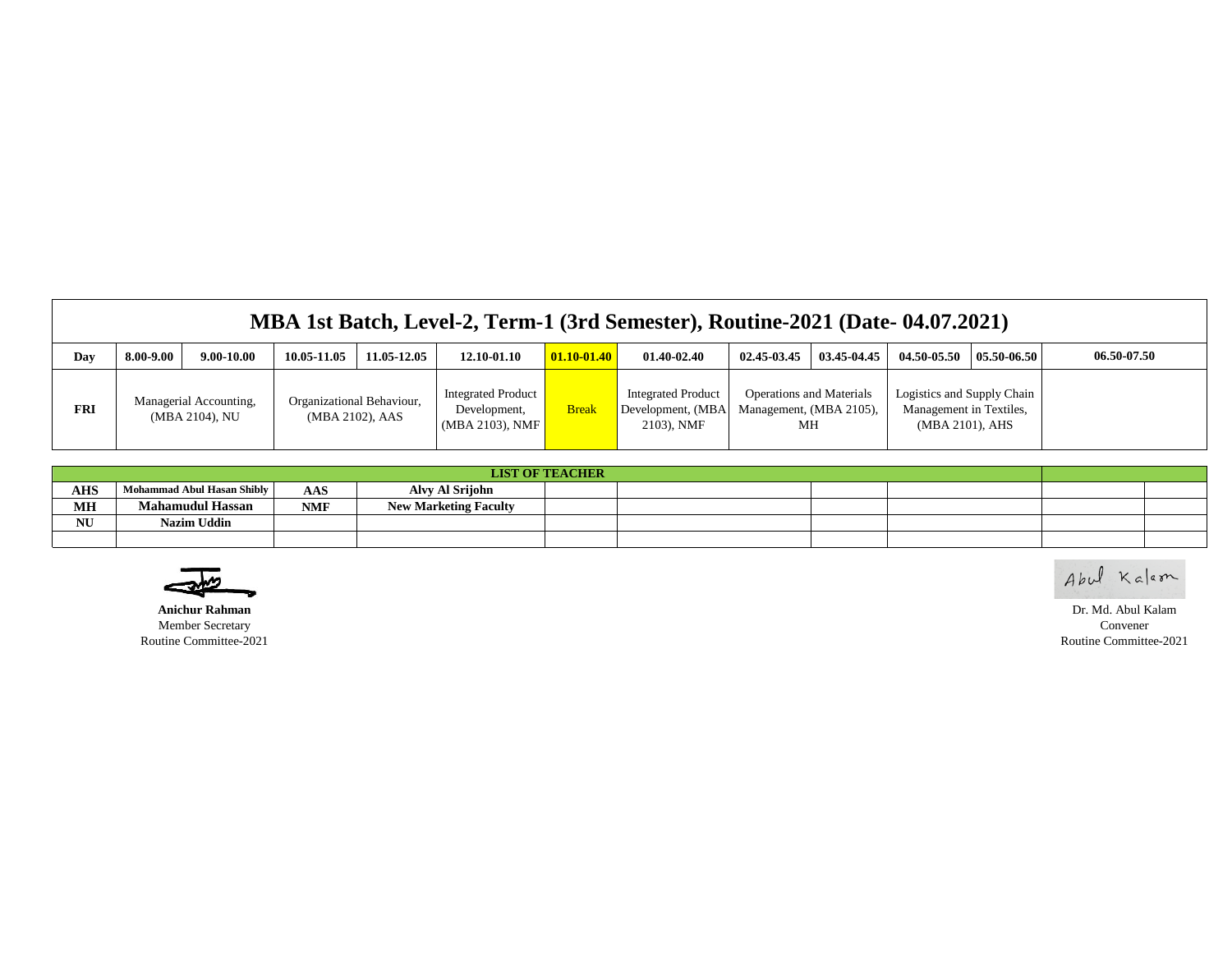|            | M.Sc. in Textile Engineering (3rd Batch, 2nd Semester), Routine-2021 (Date-04.07.2021) |                                                                             |                                                                       |             |                                                                     |                 |                                                                        |                                                    |             |                                                                |             |             |  |
|------------|----------------------------------------------------------------------------------------|-----------------------------------------------------------------------------|-----------------------------------------------------------------------|-------------|---------------------------------------------------------------------|-----------------|------------------------------------------------------------------------|----------------------------------------------------|-------------|----------------------------------------------------------------|-------------|-------------|--|
| Day        | 3.00-9.00                                                                              | $9.00 - 10.00$                                                              | 10.00-11.00                                                           | 11.00-12.00 | 12.00-01.00                                                         | $01.00 - 02.00$ | 02.00-03.00                                                            | 03.00-04.00                                        | 04.00-05.00 | 05.00-06.00                                                    | 06.00-07.00 | 07.00-08.00 |  |
| <b>FRI</b> |                                                                                        | Product Design & Development in<br>Textiles, MTE-5203, MHH, AHS,<br>MIZ. MH | Research Methodology and<br>Academic Writing, MTE-5205,<br>DMAK. DSMF |             | Quality Assurance &<br>Management in Textiles,<br>MTE-5204, TS, NF1 | <b>Break</b>    | Quality Assurance &<br>Management in<br>Textiles, MTE-5204,<br>TS, NF1 | Functional & Smart Textiles, MTE-5201,<br>MIZ. NF2 |             | Pollution Control & Environment<br>Management in Textile, MTE- | 5202, SHR   |             |  |

|     | <b>LIST OF TEACHER</b> |             |                          |            |                            |  |  |  |  |  |  |  |
|-----|------------------------|-------------|--------------------------|------------|----------------------------|--|--|--|--|--|--|--|
| NF1 | New Faculty 1          | <b>DMAK</b> | Dr. Md. Abul Kalam       | <b>AHS</b> | Mohammad Abul Hasan Shibly |  |  |  |  |  |  |  |
| NF2 | New Faculty 2          | <b>DSMF</b> | Dr. S M Fiiul Kabir      | <b>SHR</b> | Sunzida Haque Rimu         |  |  |  |  |  |  |  |
| МH  | Md. Mahabub Hasan      | <b>MHH</b>  | Mohammad Mohsin Ul Hoque | TS         | Tonmov Saha                |  |  |  |  |  |  |  |
| MIZ | Ismat Zerin            |             |                          |            |                            |  |  |  |  |  |  |  |



Abul Kalem